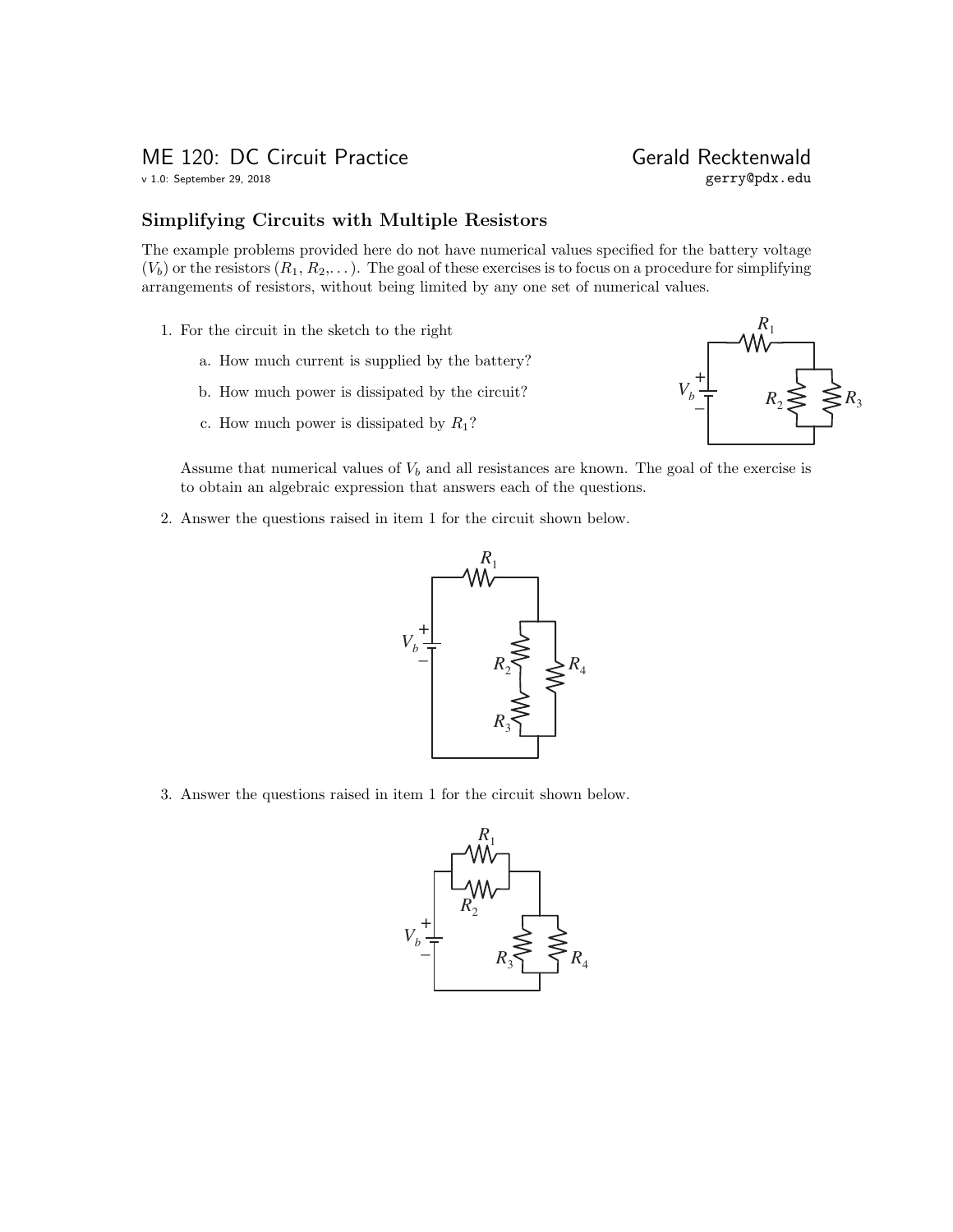## Solutions to Practice Problems

#### Simplifying Circuits with Multiple Resistors

The analysis of problems 1 through 3 follows these main steps:

- a. Use rules for resistors in parallel and resistors in series to obtain an equivalent resistance,  $R_{\text{eq}}$ . With  $R_{\text{eq}}$  known, apply Ohm's law to compute  $I_{\text{tot}}$  from  $V_b = I_{\text{tot}} R_{\text{eq}}$ , where  $I_{\text{tot}}$  is the current supplied by the battery.
- b. Compute the total power dissipated by the circuit with  $P_{\text{tot}} = I_{\text{tot}}^2 R_{\text{eq}}$  or  $P_{\text{tot}} = V_b I_{\text{tot}}$  or  $P_{\text{tot}} = V_b^2 / R_{\text{eq}}.$
- c. Computer  $P_1$  in one of two ways
	- Determine the current flowing through  $R_1$  and compute  $P_1 = I_1^2 R_1$ , or
	- Determine the voltage across  $R_1$  and computer  $P_1 = V_1^2/R_1$ .
- 1. The circuit to be analyzed is shown below left. The first step of the analysis is to compute  $R_{\text{eq}}$  to obtain the equivalent circuit to the right.



a. Compute the total current supplied by the battery.

**Step 1:** Obtain a formula for the equivalent resistance,  $R_{eq}$  of the entire circuit, by replacing combinations of two (or more) resistors with an equivalent resistances. The process is repeated until there is only one equivalent resistance remaining.

 $R_2$  and  $R_3$  are in parallel and can be combined into an equivalent resistance  $R_{23}$ 

$$
\frac{1}{R_{23}}=\frac{1}{R_2}+\frac{1}{R_3}
$$

or, with algebraic rearrangement

$$
R_{23} = \frac{R_2 R_3}{R_2 + R_3}
$$

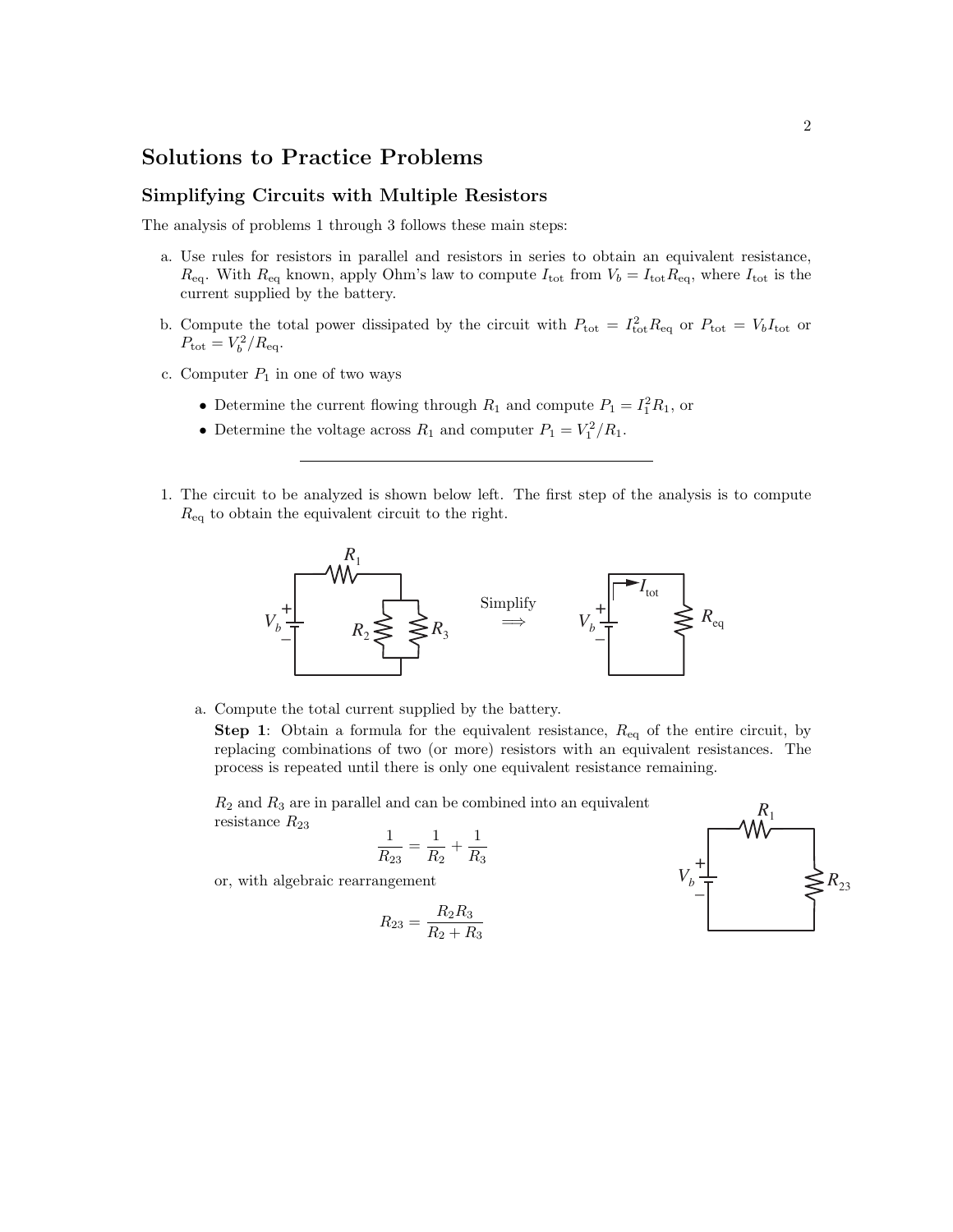$R_1$  and  $R_{23}$  are in series and can be combined into an equivalent resistance  $R_{123}$ . Since  $R_{123}$  is the only remaining resistance, it is also  $R_{eq}$  for the entire circuit, i.e.,  $R_{123} = R_{eq}$ .

$$
R_{123} = R_{\text{eq}} = R_1 + R_{23}
$$

Substituting the formula for  $R_{23}$ , gives

$$
R_{\text{eq}} = R_1 + \frac{R_2 R_3}{R_2 + R_3} \tag{(*)}
$$

The battery performs as if the three resistors in the given circuit are replaced by a single resistor with a restance value of  $R_{\text{eq}}$ .

Step 2: Compute the total current leaving the battery. Ohm's law for the equivalent circuit is

$$
V_b = I_{\rm tot} R_{\rm eq}
$$

Therefore, since  $V_b$  and  $R_{\text{eq}}$  are known

$$
I_{\text{tot}} = \frac{V_b}{R_{\text{eq}}} \tag{**}
$$

This concludes part (a) of the assignment. Note that it is possible to substitute the detailed formula for  $R_{\text{eq}}$  in the preceding expression.

$$
I_{\text{tot}} = \frac{V_b}{R_1 + \frac{R_2 R_3}{R_2 + R_3}}
$$

However, this more complicated formula is cumbersome and adds little insight into the solution. If the values of  $R_1$ ,  $R_2$  and  $R_3$  were known, then it would be better to compute  $R_{\text{eq}}$  as a numerical value from Equation ( $\star$ ), above, and then use that numerical value in Equation  $(\star \star)$ .

b. The power dissipated by the entire circuit can be computed from any of these formulas.

$$
P_{\text{tot}} = I_{\text{tot}}^2 R_{\text{eq}}
$$
 or  $P_{\text{tot}} = V_b I_{\text{tot}}$  or  $P_{\text{tot}} = \frac{V_b^2}{R_{\text{eq}}}$ .

From the givens,  $V_b$  and all the resistance values are known. From the analysis of part (a),  $R_{eq}$  is known. Thus, at this point in the analysis, all three of the formulas for  $P_{tot}$ can be computed directly.

c. The power dissipated by  $R_1$  can be computed from any one of these formulas

$$
P_1 = I_1^2 R_1
$$
 or  $P_1 = V_1 I_1$  or  $P_1 = \frac{V_1^2}{R_1}$ .

Note that additional work would be required to find  $V_1$ . Since  $R_1$  is in series with the battery,

$$
I_1 = I_{\text{tot}} \qquad \text{therefore}, \qquad P_1 = I_{\text{tot}}^2 R_1
$$

Also note that the preceding formula for  $P_1$  only applies to the circuit being analyzed in this problem.  $P_1 = I_{\text{tot}}^2 R_1$  is not true for all circuits because in general  $I_1 \neq I_{\text{tot}}$ .

$$
\cdot \quad \diamond \quad -
$$

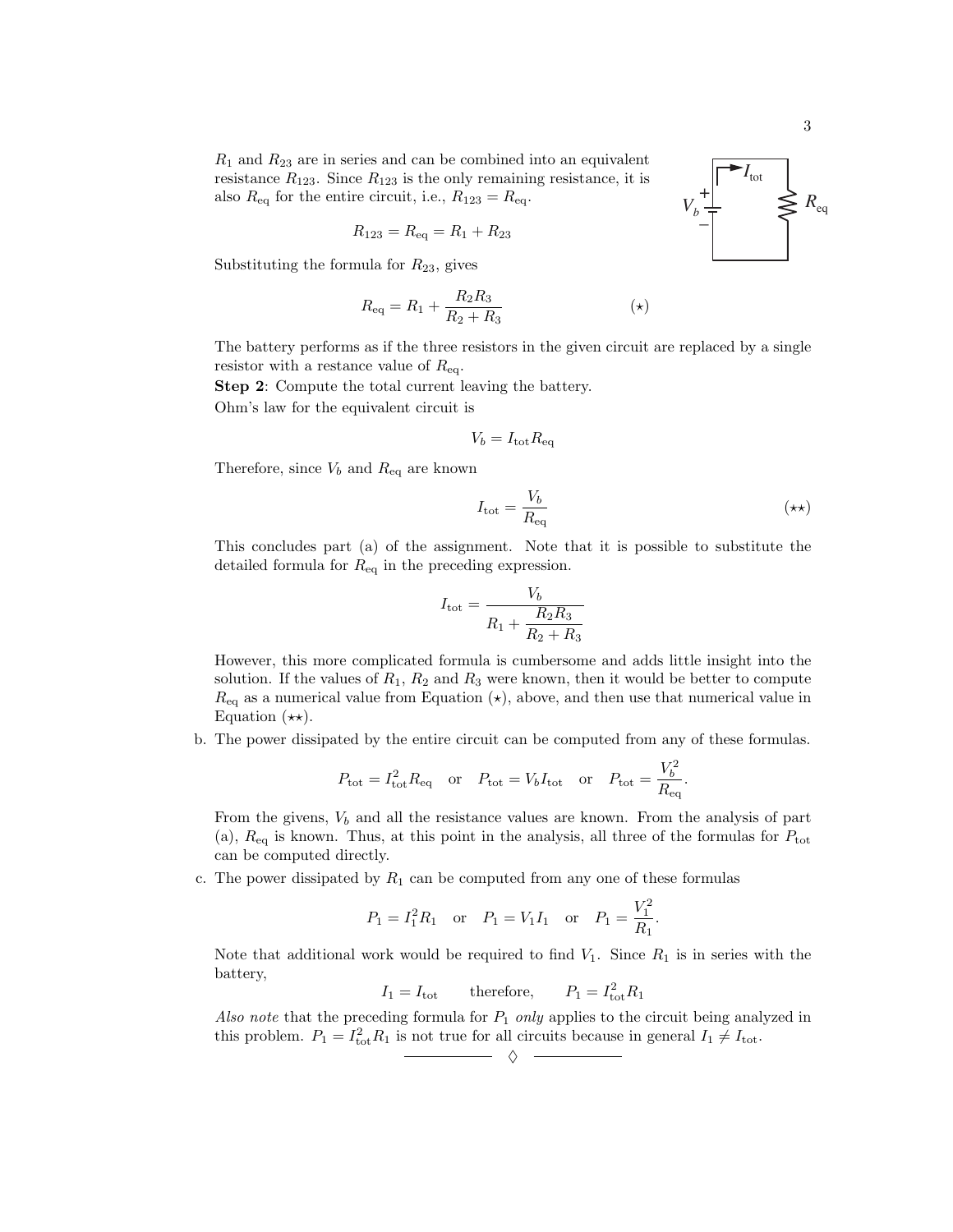2. The circuit to be analyzed is shown below left. The first step of the analysis is to compute  $R_{\text{eq}}$  to obtain the equivalent circuit to the right.



The steps are the same as in the preceding exercise. However, since the arrangement of resistances is different, the formula for  $R_{eq}$  will be different.

a. Compute the total current supplied by the battery. **Step 1:** Obtain a formula for the equivalent resistance,  $R_{eq}$  of the entire circuit.

 $R_2$  and  $R_3$  are in series and can be combined into an equivalent resistance  $R_{23}$ 

$$
R_{23}=R_2+R_3
$$

Note that this is *not* the same  $R_{23}$  formula from the preceding exercise. +  $\frac{V_b}{\overline{C}}$ 

 $R_{23}$  and  $R_4$  are in parallel and can be combined into an equivalent resistance  $R_{234}$ 

$$
\frac{1}{R_{234}} = \frac{1}{R_{23}} + \frac{1}{R_4}
$$

or, with algebraic rearrangement

$$
R_{234} = \frac{R_{23}R_4}{R_{23} + R_4}
$$

 $R_1$  and  $R_{234}$  are in series and can be combined into an equivalent resistance  $R_{1234}$ . Since  $R_{1234}$  is the only remaining resistance, it is also  $R_{\text{eq}}$  for the entire circuit, i.e.,  $R_{1234} = R_{\text{eq}}$ .

$$
R_{1234} = R_{\text{eq}} = R_1 + R_{234}
$$



$$
R_{\text{eq}} = R_1 + R_{234} = R_1 + \frac{R_{23}R_4}{R_{23} + R_4} = R_1 + \frac{(R_2 + R_3)R_4}{R_2 + R_3 + R_4}
$$



 $R_{23} \leq \leq R_4$ 

 $R_1$ 

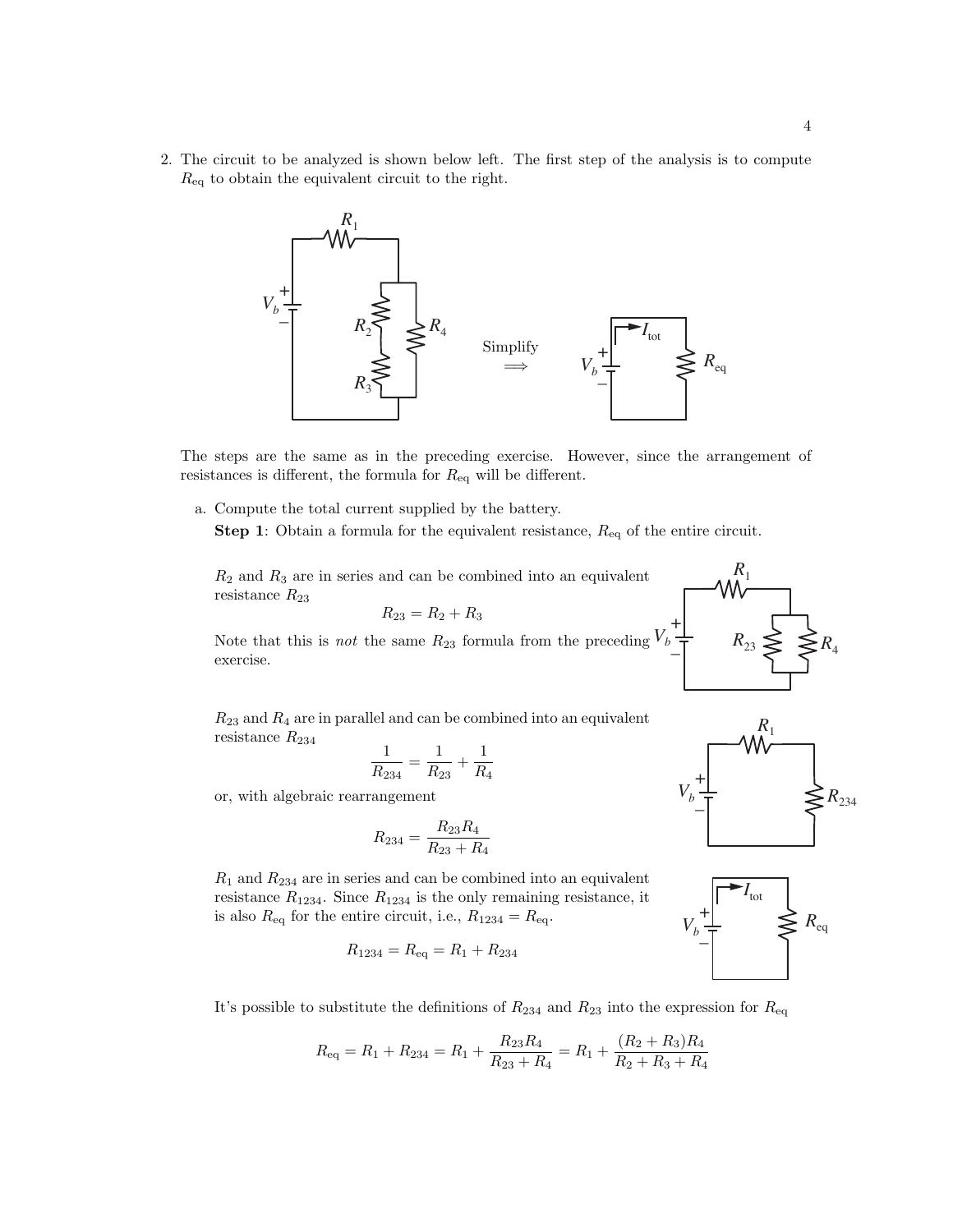However, this more complicated expression is a bit unwieldy and it does not add much to our understanding of  $R_{eq}$ . In a problem in which numerical values of  $R_1$ ,  $R_2$ ,  $R_3$  and  $R_4$  are specified, it would be less cumbersome to substitute the numerical values into the formulas for  $R_{23}$  and  $R_{234}$  at this stage, and then use the numerical value of  $R_{eq}$  in subsequent computations.

Step 2: Compute the total current leaving the battery. Ohm's law for the equivalent circuit is

$$
V_b = I_{\text{tot}} R_{\text{eq}}
$$

Therefore, since  $V_b$  and  $R_{\text{eq}}$  are known

$$
I_{\text{tot}} = \frac{V_b}{R_{\text{eq}}}.
$$

This concludes part (a) of this problem. Note that part (b) and part (c) of this problem are the same as part (b) and part (c) of the preceding problem.

b. The power dissipated by the entire circuit can be computed from any of these formulas.

$$
P_{\text{tot}} = I_{\text{tot}}^2 R_{\text{eq}} \quad \text{or} \quad P_{\text{tot}} = V_b I_{\text{tot}} \quad \text{or} \quad P_{\text{tot}} = \frac{V_b^2}{R_{\text{eq}}}
$$

.

From the givens,  $V_b$  and all the resistance values are known. From the analysis of part  $(a)$ ,  $R_{eq}$  is known. Thus, at this point in the analysis, all three of the formulas can be computed directly.

c. The power dissipated by  $R_1$  can be computed from any one of these formulas

$$
P_1 = I_1^2 R_1
$$
 or  $P_1 = V_1 I_1$  or  $P_1 = \frac{V_1^2}{R_1}$ .

Note that additional work would be required to find  $V_1$ . Since  $R_1$  is in series with the battery,

$$
I_1 = I_{\text{tot}} \qquad \text{therefore}, \qquad P_1 = I_{\text{tot}}^2 R_1
$$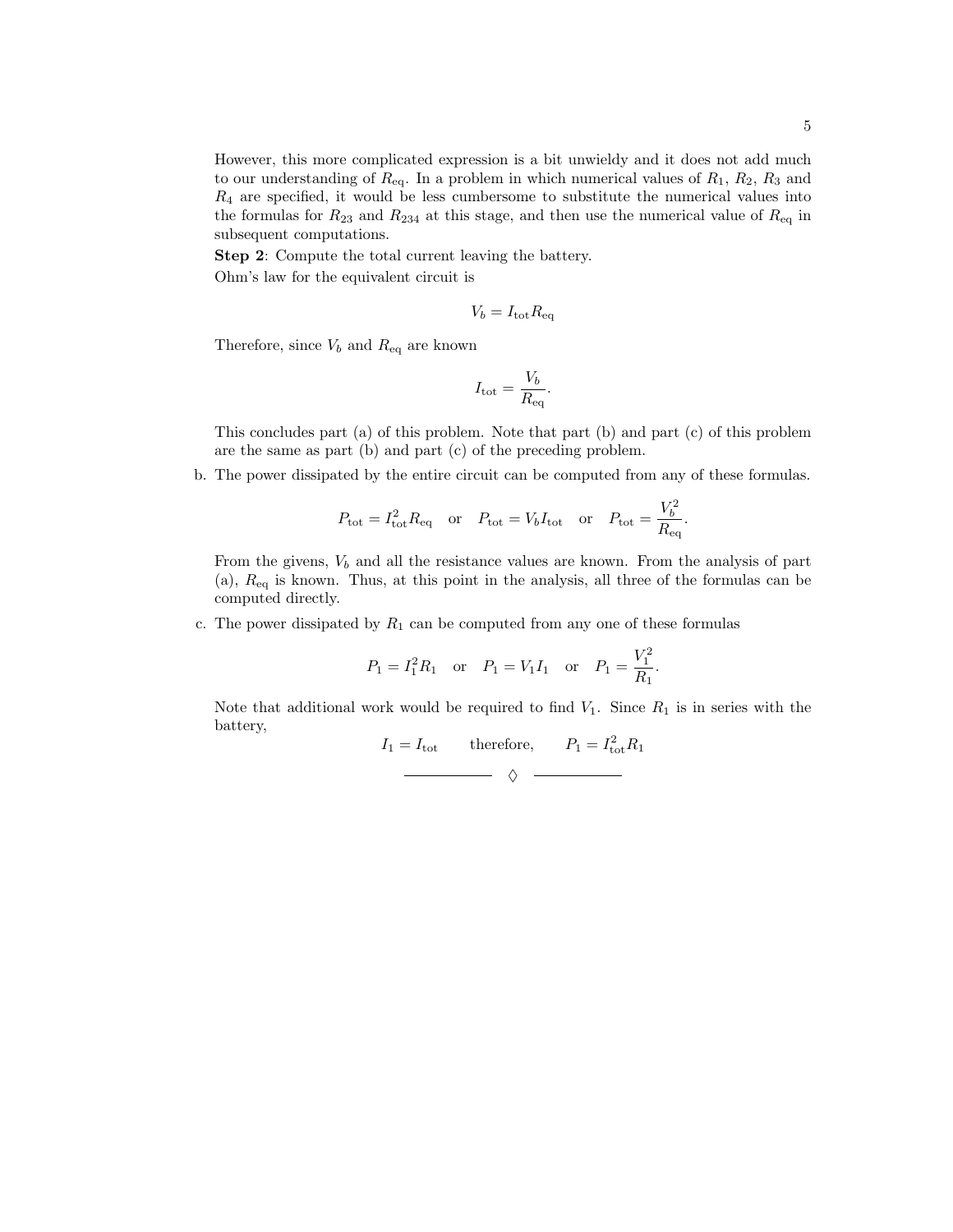3. The circuit to be analyzed is shown below left. The first step of the analysis is to compute  $R_{\text{eq}}$  to obtain the equivalent circuit to the right.



The steps are the same as in the preceding exercise. However, since the arrangement of resistances is different, the formula for  $R_{\text{eq}}$  will be different.

a. Compute the total current supplied by the battery.

**Step 1:** Obtain a formula for the equivalent resistance,  $R_{eq}$  of the entire circuit.

 $R_1$  and  $R_2$  are in parallel and can be combined into an equivalent resistance  $R_{12}$ 

$$
\frac{1}{R_{12}} = \frac{1}{R_1} + \frac{1}{R_2} \quad \text{or} \quad R_{12} = \frac{R_1 R_2}{R_1 + R_2}
$$



Similarly,  $R_3$  and  $R_4$  are in parallel and can be combined into an equivalent resistance  $R_{34}$ 

$$
\frac{1}{R_{34}} = \frac{1}{R_3} + \frac{1}{R_4} \quad \text{or} \quad R_{34} = \frac{R_3 R_4}{R_3 + R_4}
$$

 $R_{12}$  and  $R_{34}$  are in series and can be combined into an equivalent resistance  $R_{1234}$ . Since  $R_{1234}$  is the only remaining resistance, it is also  $R_{\text{eq}}$  for the entire circuit, i.e.,  $R_{1234} = R_{\text{eq}}$ .

$$
R_{1234} = R_{\text{eq}} = R_{12} + R_{34}
$$



We can substitute the definitions of  $R_{12}$  and  $R_{34}$  into the expression for  $R_{eq}$  to get

$$
R_{\text{eq}} = \frac{R_1 R_2}{R_1 + R_2} + \frac{R_3 R_4}{R_3 + R_4}
$$

Once again, this slightly unwieldy formula is not more instructive than the equivalent form,  $R_{eq} = R_{12} + R_{34}$ . At this point in an analysis with known values for  $R_1$ ,  $R_2$ ,  $R_3$ and  $R_4$ , it would be better to substitute those values into the formula for  $R_{eq}$ , and then treat  $R_{\text{eq}}$  as a known numerical value.

Step 2: Compute the total current leaving the battery. Ohm's law for the equivalent circuit is

$$
V_b = I_{\text{tot}} R_{\text{eq}}
$$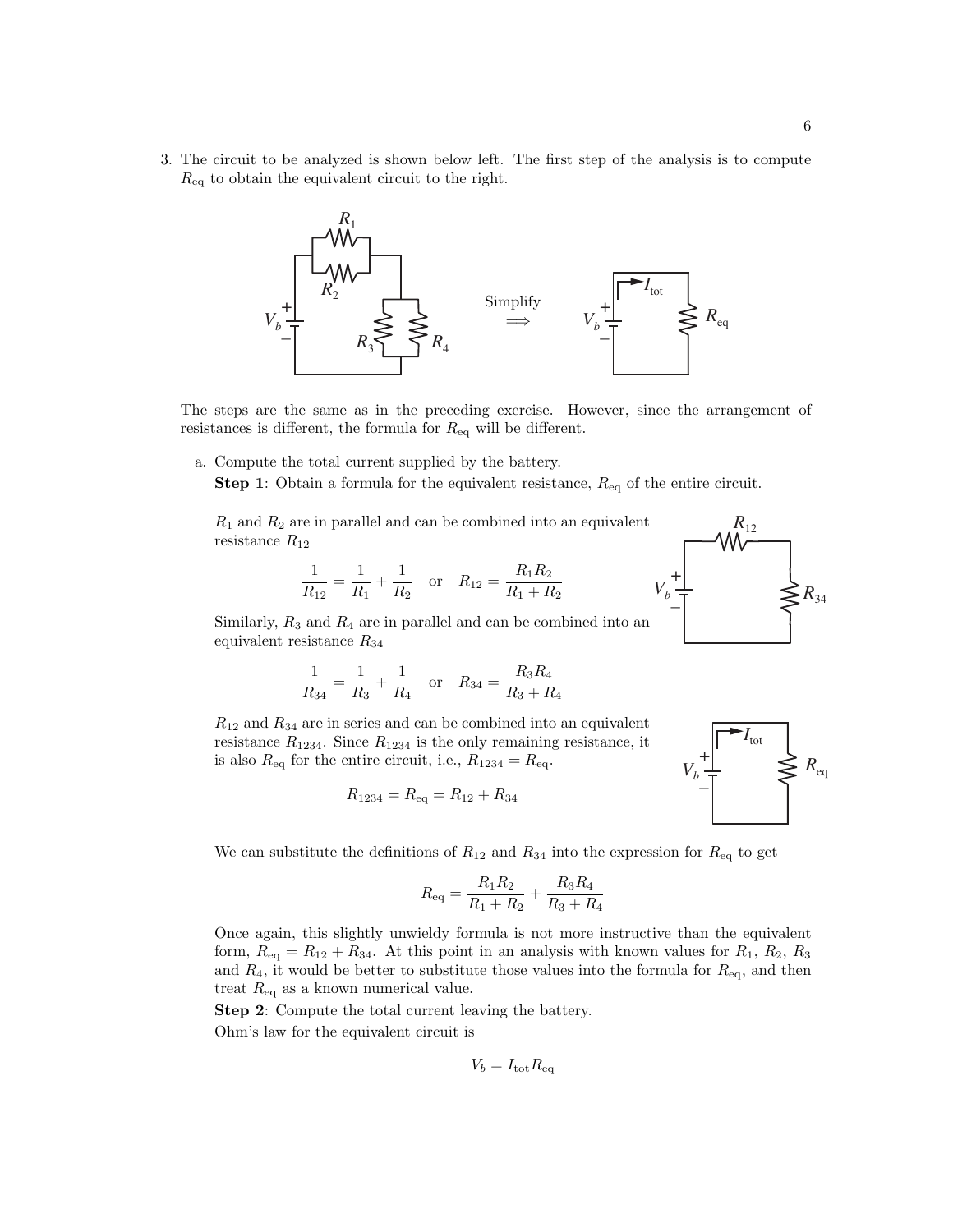Therefore, since  $V_b$  and  $R_{\text{eq}}$  are known

$$
I_{\rm tot} = \frac{V_b}{R_{\rm eq}}
$$

This concludes part (a) of this problem. Note that part (b) of this problem are the same as part (b) of the preceding problem. Part (c) requires some additional analysis

b. The power dissipated by the entire circuit can be computed from any of these formulas.

$$
P_{\text{tot}} = I_{\text{tot}}^2 R_{\text{eq}}
$$
 or  $P_{\text{tot}} = V_b I_{\text{tot}}$  or  $P_{\text{tot}} = \frac{V_b^2}{R_{\text{eq}}}$ 

From the givens,  $V_b$  and all the resistance values are known. From the analysis of part  $(a)$ ,  $R_{eq}$  is known. Thus, at this point in the analysis, all three of the formulas can be computed directly.

c. The power dissipated by  $R_1$  can be computed from one of these formulas.

$$
P_1 = I_1^2 R_1
$$
 or  $P_1 = V_1 I_1$  or  $P_1 = \frac{V_1^2}{R_1}$ .

At this point in the analysis, only the given value of  $R_1$  is known. Calculation of  $V_1$  or  $I_1$  will require additional effort. Note that if  $V_1$  was known, it would be easy to compute  $I_1$  from Ohm's law, viz.,  $I_1 = V_1/R_1$ . However, if  $V_1$  was known, it would quicker to directly compute  $P_1 = V_1^2/R_1$ . We will use Kirchoff's voltage law to find  $V_1$ .

Below left is the original circuit diagram with identification of the voltage drops  $V_{12}$  and  $V_{34}$ , and the total current leaving the battery,  $I_{\text{tot}}$ . Below right is the same circuit after one degree of simplification that was achieved by combining  $R_1$  and  $R_2$  into the equivalent resistance  $R_{12}$ , and by combining  $R_3$  and  $R_4$  into the equivalent resistance  $R_{34}$ .



Because  $R_1$  and  $R_2$  are in parallel, the voltage drop,  $V_{12}$  is the same as the voltage drop for  $R_1$  and for  $R_2$ .

$$
V_{12}=V_1=V_2
$$

Therefore, (for this circuit!), by finding  $V_{12}$  we will know  $V_1$ . From the preceding analysis,  $I_{\text{tot}} = V_b/R_{\text{eq}}$  is known. Applying Ohm's law to the equivalent resistance  $R_{12}$  gives

$$
V_{12} = I_{\text{tot}} R_{12}
$$

Since  $I_{\text{tot}}$  and  $R_{12}$  are known, the preceding formula gives the value for  $V_{12}$ . Therefore

$$
P_1 = \frac{V_1^2}{R_1} = \frac{V_{12}^2}{R_1} = \frac{(I_{\text{tot}}R_{12})^2}{R_1}
$$

.